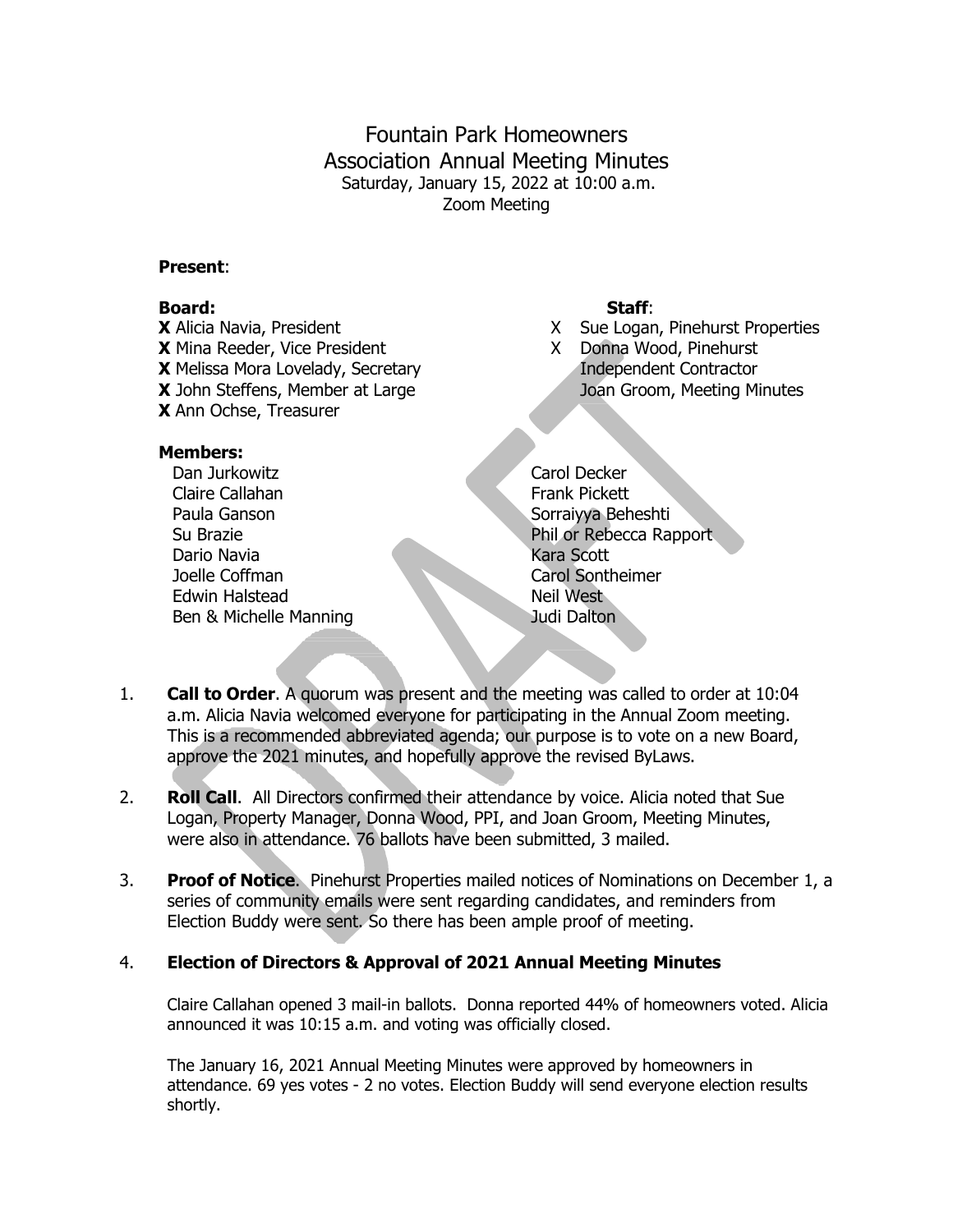Fountain Park Annual Meeting Minutes January 15, 2022 Page 2

#### **Voting Results –** There were 76 votes cast.

Claire Callahan – 68 votes Alicia Navia – 68 votes

## **New Board**

Alicia Navia Claire Callahan Melissa Mora-Lovelady John Steffens Ann Ochse

## 5. **Updated By-Laws – Voting Results**

55 yes votes, 7 no votes. Update approved. Attorney will take care of notifying city. Judi Dalton went over approval requirements for ByLaws and CCC&Rs. Latter requires 2/3rds owner approval or 120 yes votes. We need everyone to vote.

## 6. **Questions/Comments from Members**

Michelle Manning thanked Board for coordinating the election and Dario's help voting.

# 7. **Closing Remarks**

Alicia thanked everyone for attending. She welcomed Sue Logan as new Property Manager this year. She thanked Donna Wood, who will be managing another HOA, for her service over the years and Mina Reeder for her Board membership the past 2 years.

## 8. **Adjournment**

There being no more business, the meeting was adjourned at 10:30 a.m.

## 9. **Organizational Meeting**

Meeting began at 10:30 a.m.

By mutual agreement among the members, the Board officers are as follows:

President – Alicia Navia Vice President – Claire Callahan Treasurer – Ann Ochse Secretary – Melissa Mora-Lovelady Member at Large – John Steffens

Pool Committee Liaison – Alicia Navia Recreation Committee Liaison – Alicia Navia Landscape Committee Liaison – Claire Callahan Governing Documents Liaison – Ann Ochse Security Committee Liaison – John Steffens Compliance Committee Liaison – Melissa Lovelady Hospitality Committee Liaison – Melissa Lovelady ARC Liaison – Ann Ochse